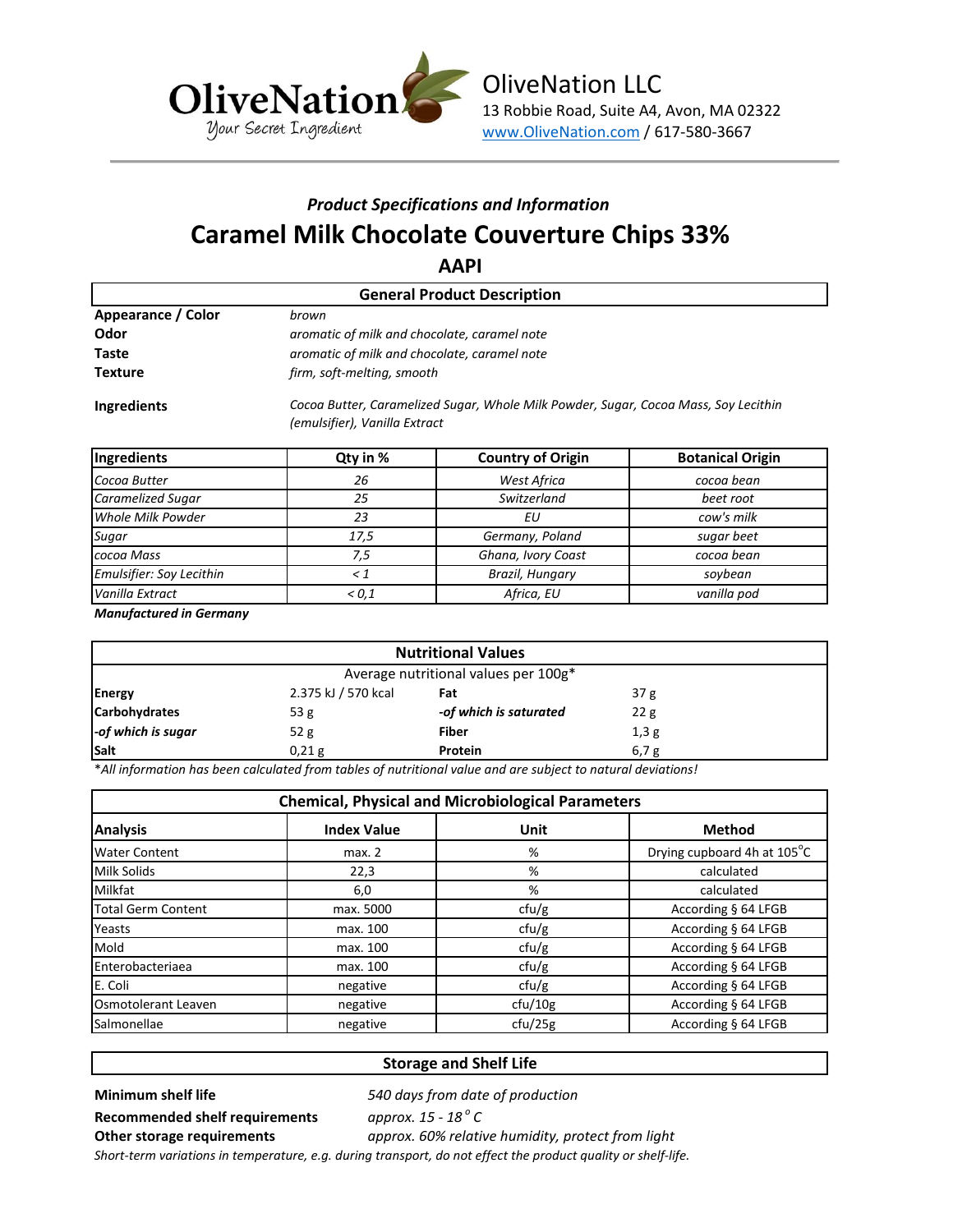

## *Product Specifications and Information* **Caramel Milk Chocolate Couverture Chips 33% AAPI**

| <b>Allergen Information</b>          |                             |    |                  |                                    |    |                    |
|--------------------------------------|-----------------------------|----|------------------|------------------------------------|----|--------------------|
| <b>Allergens</b>                     | <b>Contained in Product</b> |    |                  | <b>Risk of Cross-contamination</b> |    |                    |
|                                      | Yes                         | No | <b>Substance</b> | Yes                                | No | <b>Comment</b>     |
| Cereals containing gluten            |                             | X  |                  |                                    | x  |                    |
| Crustaceans                          |                             | X  |                  |                                    | X  |                    |
| Eggs                                 |                             | X  |                  |                                    | X  |                    |
| Fish                                 |                             | Χ  |                  |                                    | X  |                    |
| Peanuts                              |                             | x  |                  |                                    | X  |                    |
| Soy                                  | X                           |    | soy lecithin     |                                    | X  |                    |
| Milk                                 | X                           |    | milk powder      |                                    | X  |                    |
| <b>Nuts</b>                          |                             | X  |                  | X                                  |    | almonds, hazelnuts |
| <b>Almonds</b>                       |                             | Χ  |                  | X                                  |    | almonds            |
| Pistachios                           |                             | Χ  |                  |                                    | X  |                    |
| <b>Hazelnuts</b>                     |                             | Χ  |                  | X                                  |    | hazelnuts          |
| Celery                               |                             | X  |                  |                                    | X  |                    |
| Mustard                              |                             | X  |                  |                                    | X  |                    |
| Sesame Seeds                         |                             | X  |                  |                                    | X  |                    |
| <b>Sulphur Dioxide and Sulphites</b> |                             | x  |                  |                                    | X  |                    |
| Lupin                                |                             | X  |                  |                                    | x  |                    |
| <b>Molluscs</b>                      |                             | X  |                  |                                    | X  |                    |

| <b>Status</b>                   |            |    |                      |  |
|---------------------------------|------------|----|----------------------|--|
| <b>Description</b>              | <b>Yes</b> | No | Comment              |  |
| Suitable for Vegetarians        | x          |    |                      |  |
| Suitable for Ovo-Vegetarians    |            | X  | contains milk powder |  |
| Suitable for Lacto-Vegetarians  | x          |    |                      |  |
| <b>Suitable for Vegans</b>      |            | X  | contains milk powder |  |
| Suitable for Lactos Intolerance |            | X  | contains milk powder |  |
| Suitable for Celiac Disease     | X          |    |                      |  |
| Kosher                          | x          |    |                      |  |
| Halal                           | X          |    |                      |  |
| <b>Fairtrade MB Certificate</b> |            | X  |                      |  |
| UTZ MB certificate              | X          |    | only on order        |  |
| <b>RSPO SG Certificate</b>      |            | X  |                      |  |
| <b>Contains Alcohol</b>         |            | X  |                      |  |